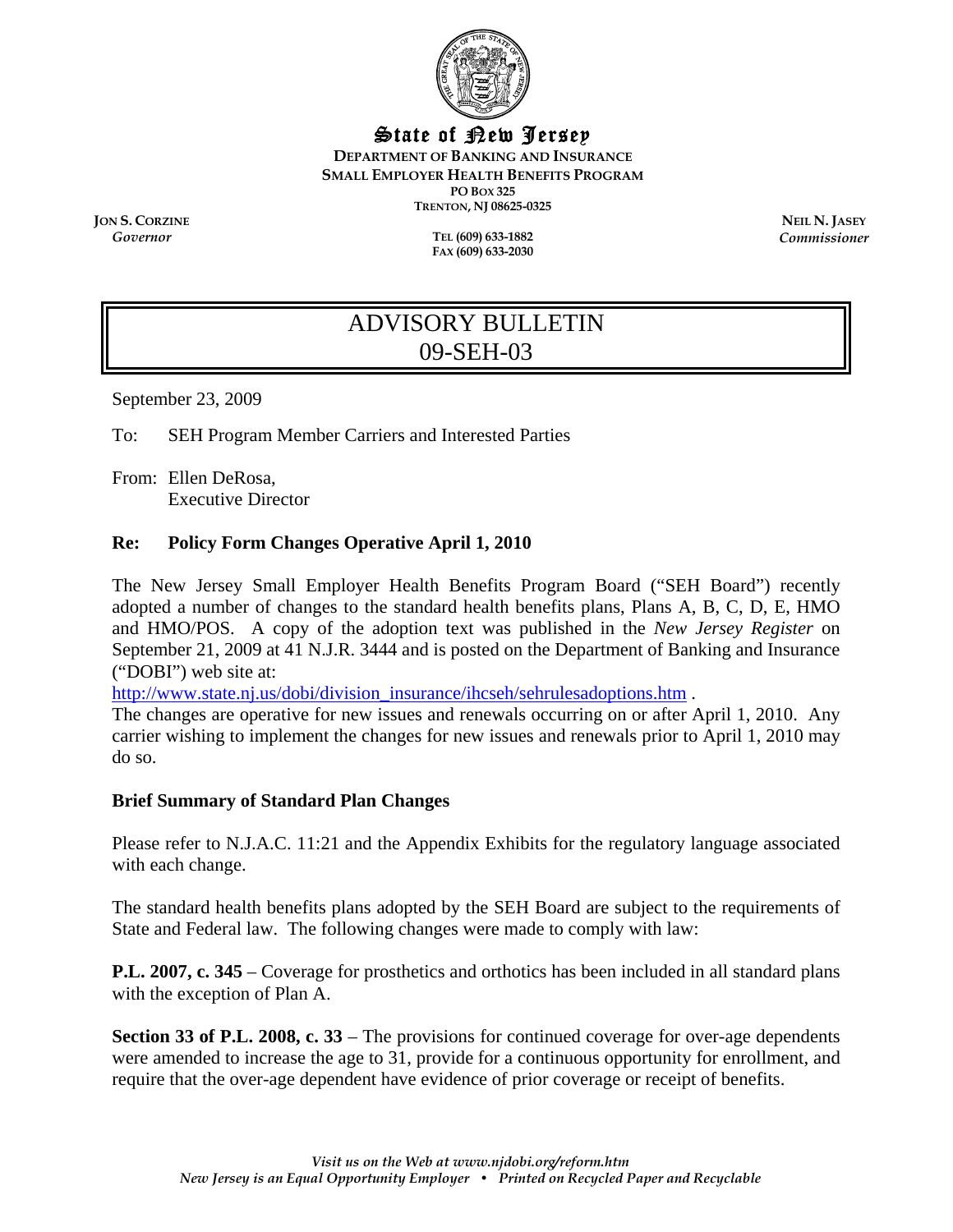Advisory Bulletin 09-SEH-03 September 23, 2009 Page 2

**P.L. 2008, c. 126** – Coverage for hearing aids (commonly referred to as Grace's law) has been added to all standard plans with the exception of Plan A.

**N.J.S.A. 17B:27-46.1y** – Coverage for colorectal cancer screening in all standard plans with the exception of Plan A has been updated consistent with the most recent published guidelines of the American Cancer Society.

**N.J.S.A. 17B:27A-24** – The participation credit provision in N.J.A.C. 11:21-7.5 was amended to more closely mirror the statute. In addition, Exhibit O, the Employer Certification has been amended consistent with the Statute.

In addition to changes required by law, the SEH Board made the following changes to the standard plans:

**Maximum Out of Pocket** – The maximum permissible out of pocket for network benefits was increased from \$5,000 to \$7,500.

**Allowed Charge –** The standard plans previously defined and used the term "reasonable and customary." The term amended standard plans define and use the term "allowed charge"

**Domestic Partners and Civil Union Partners** – Since domestic partners and civil union partners are recognized under New Jersey law but not Federal law, the COBRA and Medicare and Secondary Payor provisions in the standard plans were amended to clarify that such provisions which address Federal requirements do not apply to either domestic partners or to civil union partners.

# **Carrier Obligations**

The changes are operative for new issues and renewals occurring on or after April 1, 2010. As carriers have had the opportunity to use the Compliance and Variability rider to implement necessary amendments to the standard plans since the standard plans were required to be reissued in 2004, the SEH Board is requiring that carriers reissue all group policies and contracts and certificates and evidences of coverage to inforce cases no later than the first renewal on or after April 1, 2010.

The SEH Board reminds carriers of the obligation to issue the standard plans within the parameters set forth in N.J.A.C. 11:21-3.

The SEH Board reminds carriers of the standard employer application set forth in Appendix Exhibit N and the Employer Certification set forth in Appendix Exhibit O. Carriers offering coverage the group market, whether small group or large group, are required to use the HINT enrollment form. See N.J.A.C. 11-22.3.3.

Carriers must review all optional benefit riders of either increasing or decreasing value to determine whether the changes made to the standard health benefits plans will necessitate refiling of the riders.